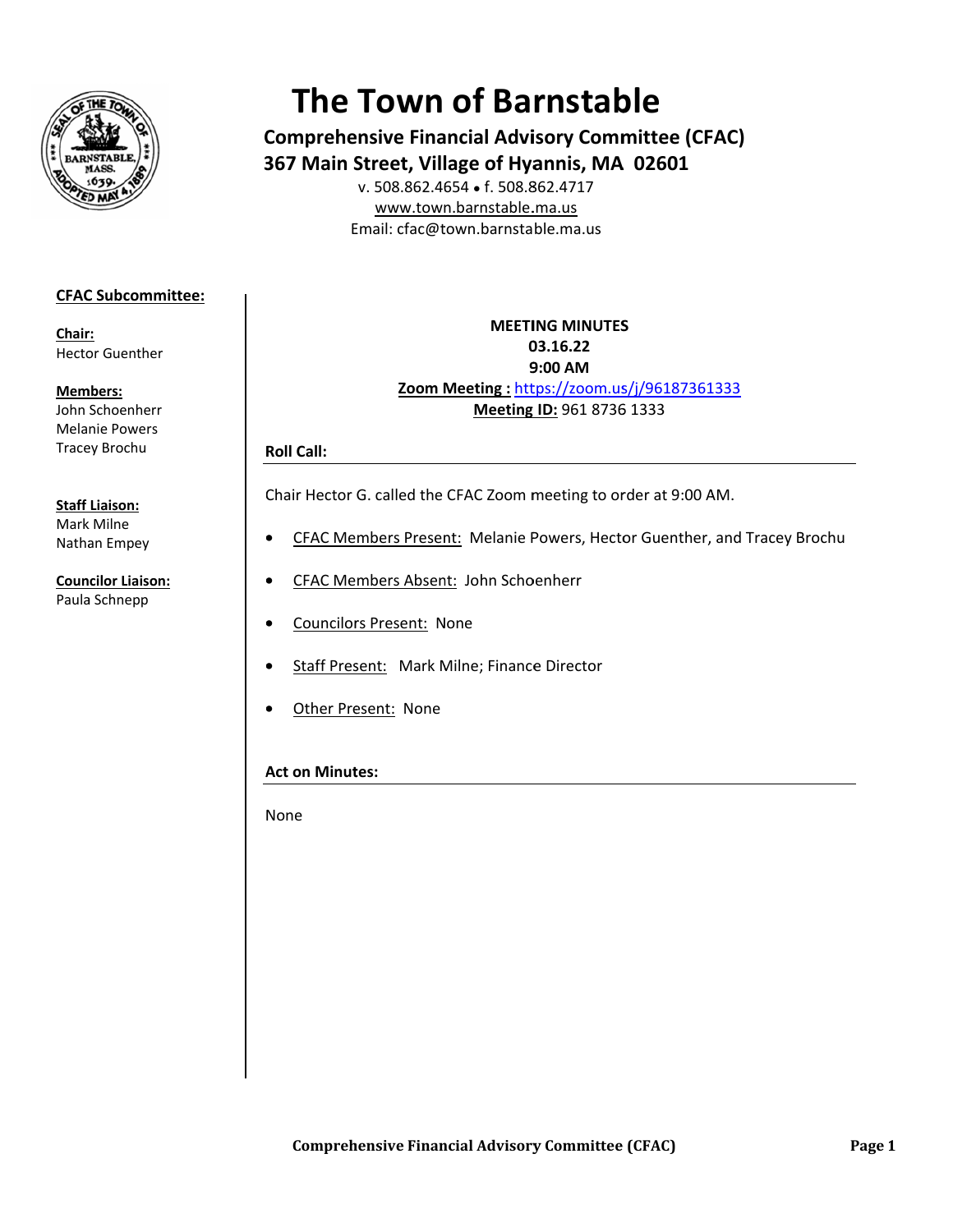#### **Public Comments:**

None

| Correspondence:      |  |  |
|----------------------|--|--|
| None                 |  |  |
| <b>Staff Report:</b> |  |  |
| None                 |  |  |
| <b>New Business:</b> |  |  |

Chair Hector G. noted he circulated a drafted version 2 of the Capital Improvement Plan subcommittee report with some comments. Chair Hector G. noted he added material received from Tracey B. Chari Hector G. suggested the subcommittee could review all the edits to the drafted report and get some comments. Chair Hector G. noted the subcommittee could continue to work on their individual sections after the meeting, which can be added to the report before the next meeting.

Tracey B. updated the names and dates to the report cover letter. Hector G. noted we are hoping to approve this report at our April 4<sup>th</sup> CFAC meeting. Chair Hector G. suggested the first section can be deleted and any new additions added to the introduction section. Chair Hector G. suggested the report start with the introduction, and Melanie P. can add her comments about methodology and evaluation criteria. Melanie P. noted as opposed to adding it to the methodology section. Chair Hector G. noted some of the points could be covered in the introduction. Tracey B. suggested changing the introduction title to Introduction Methodology to create one grouping. Chair Hector G. and Tracey B. agreed, but noted there should also be a separate section for the evaluation criteria, but reduced. Chair Hector G. suggested to Melanie P. that in the capital budget document it notes the evaluation criteria was important, but the Town Manager also considered other factors when recommending projects. Chair Hector G. noted that when identifying alternative funding sources, it increases the chances of recommending a project. Chair Hector G. noted some of these other points should be included. Melanie P. agreed and that she was going to include narrative as to why the process is robust because it does not just include the evaluation criteria. Tracey B. agreed, but suggested the priorities be included somewhere in the narrative.

Chair Hector G. suggested moving the Town Manager's recommendation chart to the introduction section to give the reader an overview.

Tracey B. suggested in the recommendation box on page 3 it should still include that CFAC believes in the two-step process, which promotes better collaboration, that is the gist of this paragraph. Chair Hector G. suggested getting rid of the recommendation boxes. Tracey B. noted we should be careful because of the way the document morphs.

Chair Hector G. noted on page 4 that the project narratives will get replaced with the Enterprise Funds, General Fund, and Comprehensive Wastewater Management Plan (CWMP) narratives. Tracey B. noted the CWMP should be number one, which Chair Hector G. agreed. Chair Hector G. noted the CWMP is the biggest capital plan the town will face.

Chair Hector G. asked the subcommittee whether we should continue having a five-year plan section, if so, one of us we'll have to make changes? Tracey B. agreed we should keep this section and update it. Chair Hector G. suggested we reorder the table to have the CWMP first. Tracey B. agreed it should be consistent with the ordering within the report. Chair Hector G. noted we are going to hold off on this section until we receive the updated figures and the sections from each member.